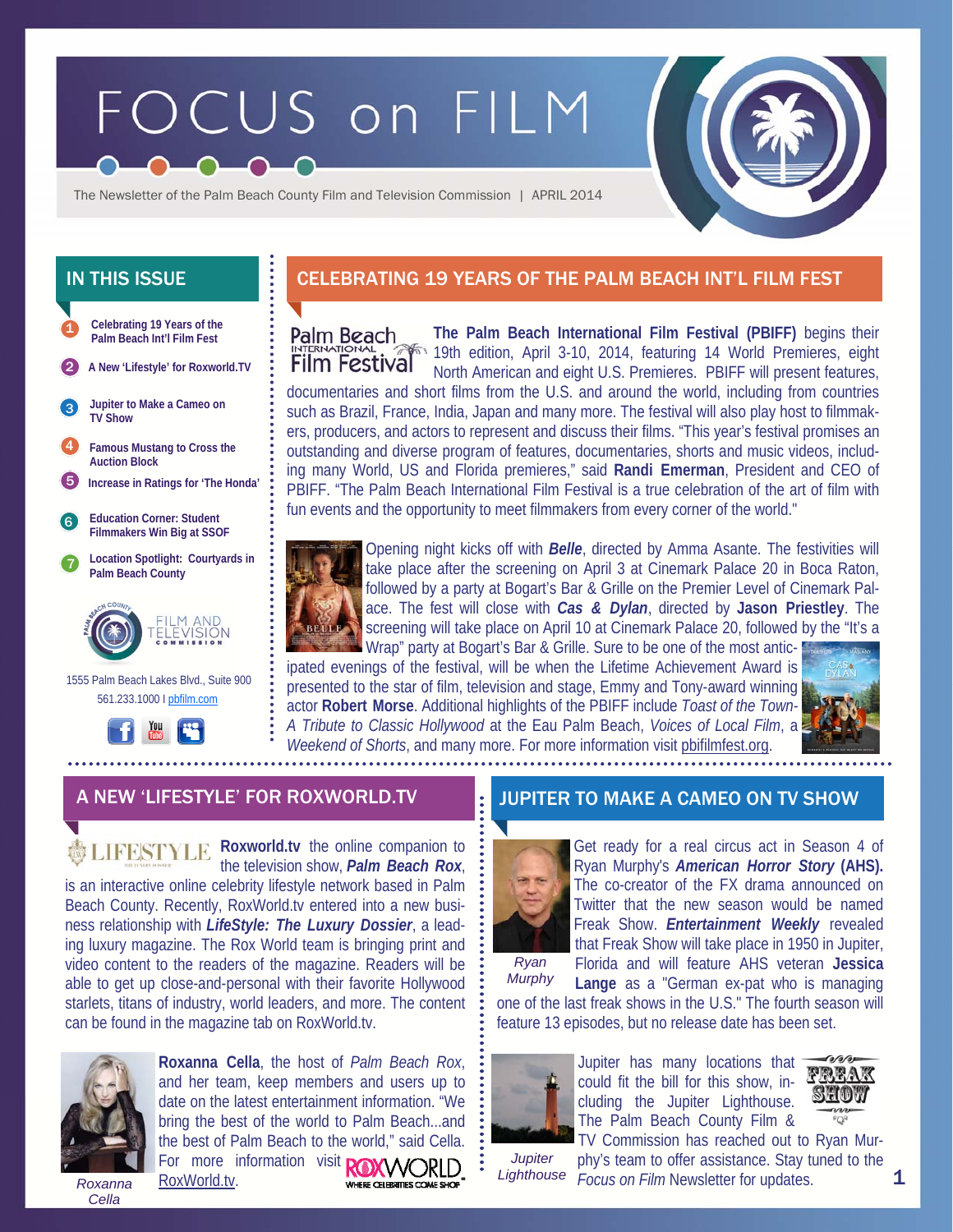FOCUS ON FILM

# MARLINS PLAYER HAS A ROARIN' GOOD TIME GLITTERING JEWELS ON NATIONAL TV



*MTV2 filming at LCS* 

Marlins player **Giancarlo Stanton** visited **Lion Country Safari (LCS)** as part of **MTV2's** *MLB Fan Cave*. Stanton was filmed during a VIP tour of LCS.

Major League Baseball (MLB) paired with MTV2 for a cross-platform programming partnership that will bring fans inside the intersection of pop culture and baseball.

"It was a pleasure working with Giancarlo to film some unique experiences while at the park," said **Jennifer Berthiaume**, **LCS PR/Marketing Director**. The park has hosted many productions such as *The Today Show* on **NBC** and *Jobs That Bite* on **Nat Geo WILD**. For more info visit lioncountrysafari.com.

## POPULAR LOCATIONS FEATURED IN VIDEO



Some of the most popular locations in Palm Beach County will be featured in an upcoming tourism video! Palm Beach County opted into a coop program with **Brand USA** and **Visit Florida**. The program is based

The crew shooting at the on creating native/in-language con-Jupiter Lighthouse and tent for targeted international promo-*Lion Country Safari* 

tions. Content will be on the language appropriate Discover America website, their You Tube site, and on Palm Beach County's own channels. All content should be up by early summer. The shoot took place at locations including CityPlace and Clematis Street in West Palm Beach, Lion Country Safari, Jupiter Lighthouse, The Morikami Museum and Japanese Gardens, Riverbend Park, and in Downtown Delray Beach and in Downtown Lake Worth.



"It's definitely one of those jobs, where I don't know whether I am working or playing," said **Amon Focus,** Brand USA Videographer. For more information call 561.233.1000.



**The Norton Museum of Art** in West Palm Beach was featured on *CBS Sunday Morning*! The crew came to the Norton to film the exhibit, and to interview the curator **Donald Albrecht**.

*David Webb Exhibition at the Norton Museum* 

The Museum was featured because of a current exhibition which runs through April 13 featuring **David Webb**.

This exhibition explores Webb as a jewelry designer whose work was realized with technical mastery and whose clientele included Jacqueline Kennedy and Elizabeth Taylor. Webb's jewelry also has a place in the history of film. Taylor wore one of his necklaces in *Ash Wednesday*, and Lana Taylor wore a necklace in *Madame X*. For more info visit Norton.org.

#### NEW CHARTER SCHOOL FOR THE ARTS



A local charter school operator has emerged to provide a program on the Wellington Christian School campus, less than a month after administrators told parents they were closing. **Eagle Arts Academy Charter** 

**School for the Arts**, a Delray Beach-based academicinfused arts non-profit charter school, has agreed to lease the facility and will operate its charter on the property. "This area will finally have a performing arts school, and we will provide a challenging educational curriculum supplemented significantly by the arts." says school founder **Gregory James Blount**, an independent producer and talent scout.

During its first year, Eagle Arts Academy was approved to open with nearly 900 students from K-6th, and is now accepting applications. The K-8th charter has been approved for nearly 1,500 students at the end of a three-year period. The school, scheduled to open in August, will focus on performing and production arts. For info call 561.665.0151.

#### FAMOUS MUSTANG TO CROSS THE AUCTION BLOCK



**Barrett-Jackson, "The World's Greatest Collector Car Auctions,™"** is here from **April 11-13, 2014** at the South Florida Fairgrounds in West Palm Beach. *Fox Sports One*, *Fox Sports Two*, and *National Geographic* will broadcast more than 20 hours of the auction! This year, the 2014 Mustang featured in the "Need for Speed" movie will cross the auction block, and the first production 2015 Chevrolet Corvette Z06 will be featured as well. Thousands of spectators and collectors will participate in the world-class automotive lifestyle event and witness hundreds of vehicles cross the auction block at No Reserve.

*Barrett-Jackson* 

2

"We expect another high-energy crowd to see a docket filled with impressive vehicles," said Craig Jack- **Banty-fack-Fi son**, Chairman and CEO of Barrett-Jackson. For more information visit barrett-jackson.com.

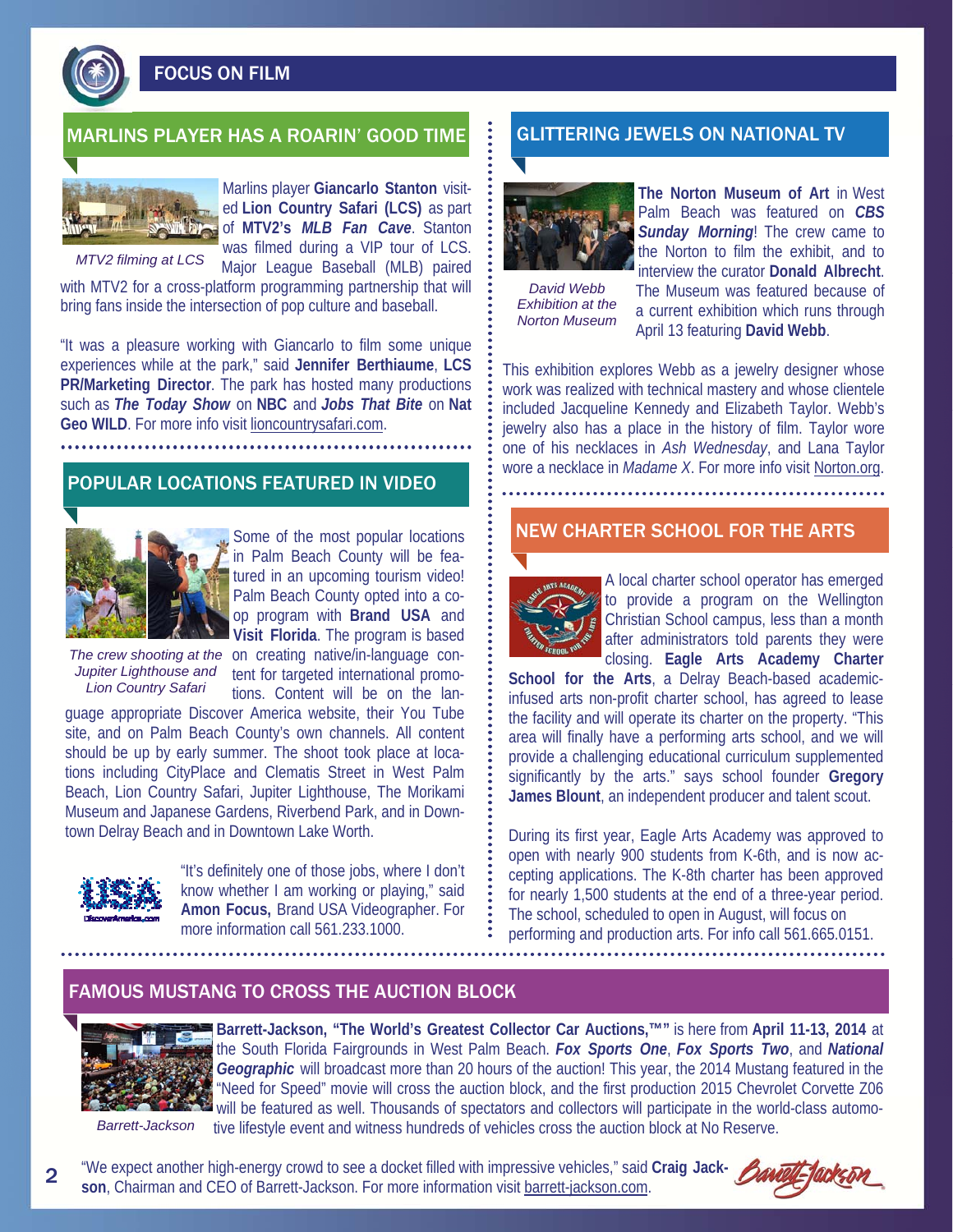

# CULT FILM FEST TO RETURN TO PB GARDENS FILM COMPANY INKS NEW 2 YEAR DEAL



**EXECUTE:** The third annual swede fest 3 palm beach will take place on **Saturday, August 2, 2014** at **Midtown's Borland Center for the Performing Arts** in Palm Beach Gardens. Doors open at 6:00pm, and the festival starts at 7:00pm. A "swede" is a no-budget, **VEDE** laughably bad remake of a hit Hollywood film. The **festival is currently accepting submissions. It's free** to enter a film, and the film must be kept under three

minutes. The bigger the original film's budget, plus the less you spend on your swede, equals comedy gold. Make it the equivalent of PG-13, even if you're sweding *Pulp Fiction*. For submission guidelines and information visit swedefestpalmbeach.com.



The all-ages cult film festival was a sold-out, blockbuster hit last year, with dozens of threeminute spoofs screened throughout the Center. Entries last year included *Back to the Future*  and *Edward Scissorhands*. Stay tuned to the *Focus on Film* Newsletter for more information

on ticket prices, pre-event, and after-party info, and more. For more information visit swedefestpalmbeach.com.

# NEW WEB SERIES FOCUSES ON TWITTER



Local producer **Marc Zatorsky** along with his wife **Shawn Morell Lewis** (*Ortho and his Remote*), are producing a new web series called *Tweet*. Filming begins this month. *Tweet* follows the life of Fallon

Ward, played by **Taylor Blackwell** of *Dolphin Tale 2*. The series revolves around a teenager whose life is suddenly changed forever thanks to a cryptic series of tweets. *Cast of 'Tweet'* 

The series' 12 episode first season is set to premiere later this summer on its official YouTube page. The series is shooting entirely in South Florida. For more info visit seeworthyfilms.com.



**The Pamplin Film Company (PFC)**  has signed a new two-year agreement for distribution of three PFC films with a stream-

ing content provider in Hollywood. **BigStar.TV** has a growing membership of over four million subscribers and offers feature films and TV programs via streaming Video-on-Demand (including access via iPhone, iPad, Android and Roku) to consumers worldwide.

The three PFC films, directed by filmmaker **Rick Pamplin**, include *Michael Winslow Live*, *Hoover* and *Magic 4 Morons*. A fourth film also on BigStar.TV associated with PFC, *What is the Electric Car?,* was partially shot in Palm Beach County and held a local red carpet premiere at the Norton Museum of Art. "This is an amazing present for our 20th-year celebration," said Pamplin, who founded PFC in 1994. For more information visit pamplinfilmcompany.com.

## INCREASE IN RATINGS FOR 'THE HONDA'

The television ratings for **The Honda Classic**  The were up 33% this year! High-definition coverage of the event was broadcast on both **NBC** and the **Golf Channel**. Top players including Tiger Woods, Rory McIlroy, and Lee Westwood competed for a purse of \$6 million, but it was Russell Henley who took home the big prize.

Over 193,000 spectators attended the event. Over the past 5 years, there has been 105% increase in attendance. The PBC Sports Commission played an im-

portant role with the coordination of the visit. For info visit thehondaclassic.com.



## MAJOR NETWORK COVERED THE WINTER EQUESTRIAN FESTIVAL



A huge television audience had the chance to watch world-class show jumping in their living rooms when **CBS Sports Network** broadcasted the **\$280,000 FEI World Cup™ Grand Prix** presented by The Bainbridge Companies. The event, which was held on March 8, features the world's best show jumpers. "The broadcast was a great opportunity for fans from all over the country to watch the best equestrian sport in the United States and for sports fans of all types to become familiar with equestrian athletes from the U.S. and

*Rodrigo Pessoa Photo: Sportfot* 

abroad," said **Jennifer Wood** of **Jennifer Wood Media**, and equestrian public relations and marketing firm.

Jennifer Wood Media issued accreditation to hundreds of media outlets this year. At the Trump Invitational at Mar-a-Lago in Palm 3<br>Beach, media outlets such as Access Hollywood Opline. El Opline and others covered the even Beach, media outlets such as Access Hollywood Online, E! Online and others covered the event. For more info call 561.233.1000.